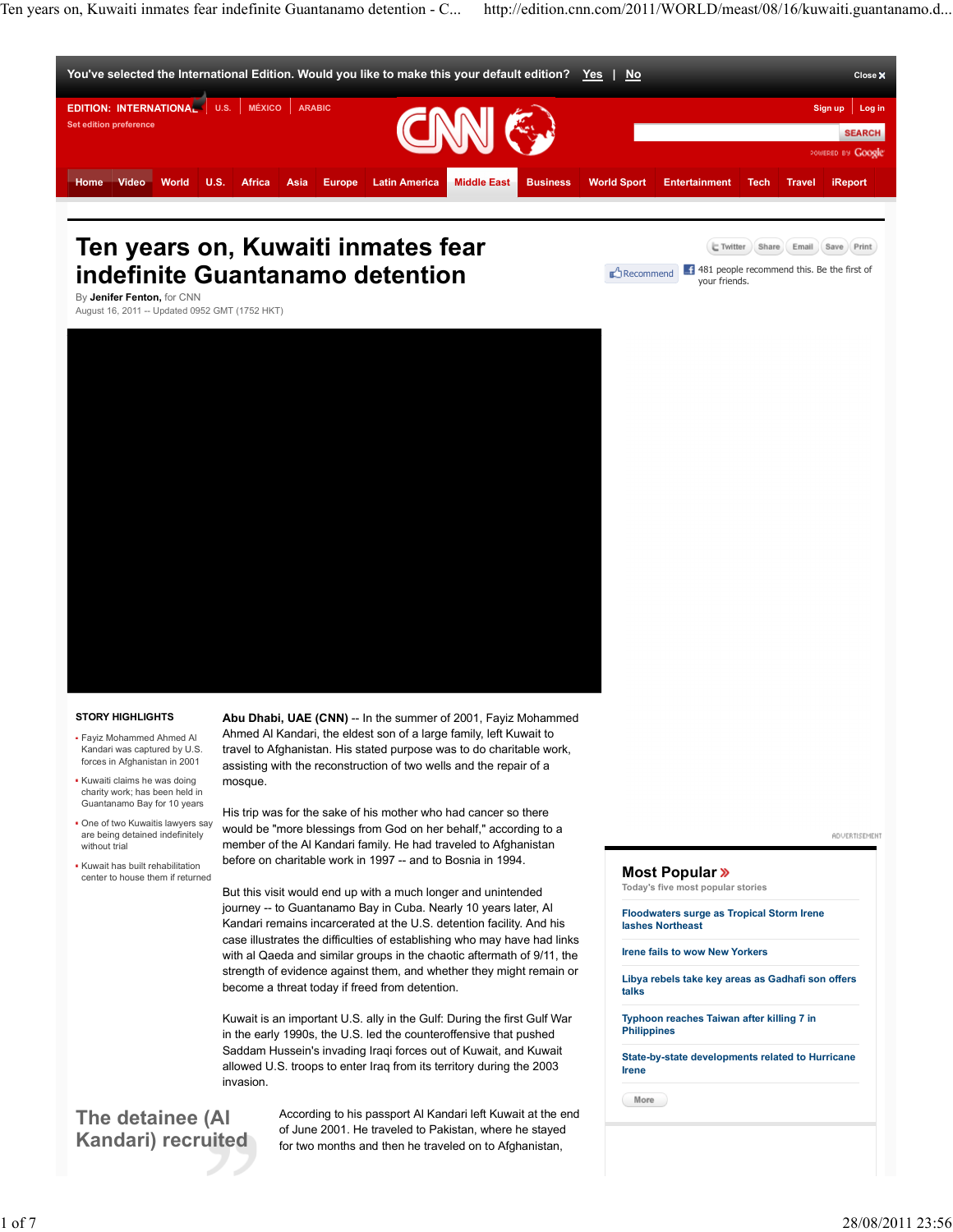**personnel to participate in jihad in Afghanistan**

--2004 Combatant Status Review Bo

according to legal transcripts.

Lt. Col. Barry Wingard is defending Al Kandari before the military commission that is hearing his case at Guantanamo Bay. He says that after the 9/11 attacks, Al Kandari remembers leaflets falling all around him. On the leaflet there was a picture of an Afghan man, who was holding a bag of money. The leaflet read, "You turn in your Arabs and we will give you money."

Local Afghan officials advised Al Kandari to leave, according to Wingard. But in October 2001, he was captured by the Northern Alliance -- along with many other Arabs -- and "sold" to U.S. forces in Afghanistan, Wingard said.

Prosecutors say the story about Al Kandari's charitable work is not true. Al Kandari is accused of giving material support to terrorism and conspiracy to materially support terrorism.

A September 2004 Combatant Status Review Board said: "The detainee (Al Kandari) recruited personnel to participate in jihad in Afghanistan ... traveled into Afghanistan and received weapons training at the Khaldan training camp. Osama bin Laden personally provided religious instruction and trainee (sic) at this camp." The Board concluded Al Kandari was a member of al Qaeda and "the detainee was in the Tora Bora mountain region in October or November 2001."

Al Kandari, now 36, has always denied the accusations. According to legal transcripts, he said: "I looked at all the unclassified accusations; I was laughing so hard."

He said he'd been accused of fighting with the Taliban and al Qaeda and that he'd spent most of his time in Afghanistan alongside Osama bin Laden.

"All this happened in a period of three months ... I ask, 'Are these accusations against Faiz or against Superman?' It seems to me that whoever wrote these accusations he must (have) been drinking and he must have been drunk when he wrote it."

Moazzam Begg, a British Muslim who was also held at Guantanamo, says Al Kandari was taken to an American detention center in Kandahar. Begg told CNN he remembered Al Kandari from Kandahar because the Americans would bring him from cell to cell to collect trash.

Begg says others in the detention center told him Al Kandari was knowledgeable about Islamic issues. Begg was transferred to Bagram Air Force Base and then to Guantanamo and says he never saw Al Kandari again. But he says he never heard another detainee say anything about Al Kandari being associated with known terrorists or terrorists activities.

Al Kandari's friends and relatives also insist he never had any affiliation with terrorist organizations, according to legal documents. Despite years of interrogations, Al Kandari has maintained his innocence, Wingard said.

Al Kandari is only allowed a phone call to his family every several months. His mother, Fatima Yusuf, is still alive, 10 years after Al Kandari left for Afghanistan.

"I have lost my son for years and I am longing for him," she wrote in testimony for her son. Al Kandari "used to divide his daily pocket expenses into two halves, one for him and he used to distribute the other half to the poor. Sometimes, he spent his whole pocket expenses to the needy, without withholding anything for him."

Presently, Al Kandari is not making the calls to his family because he

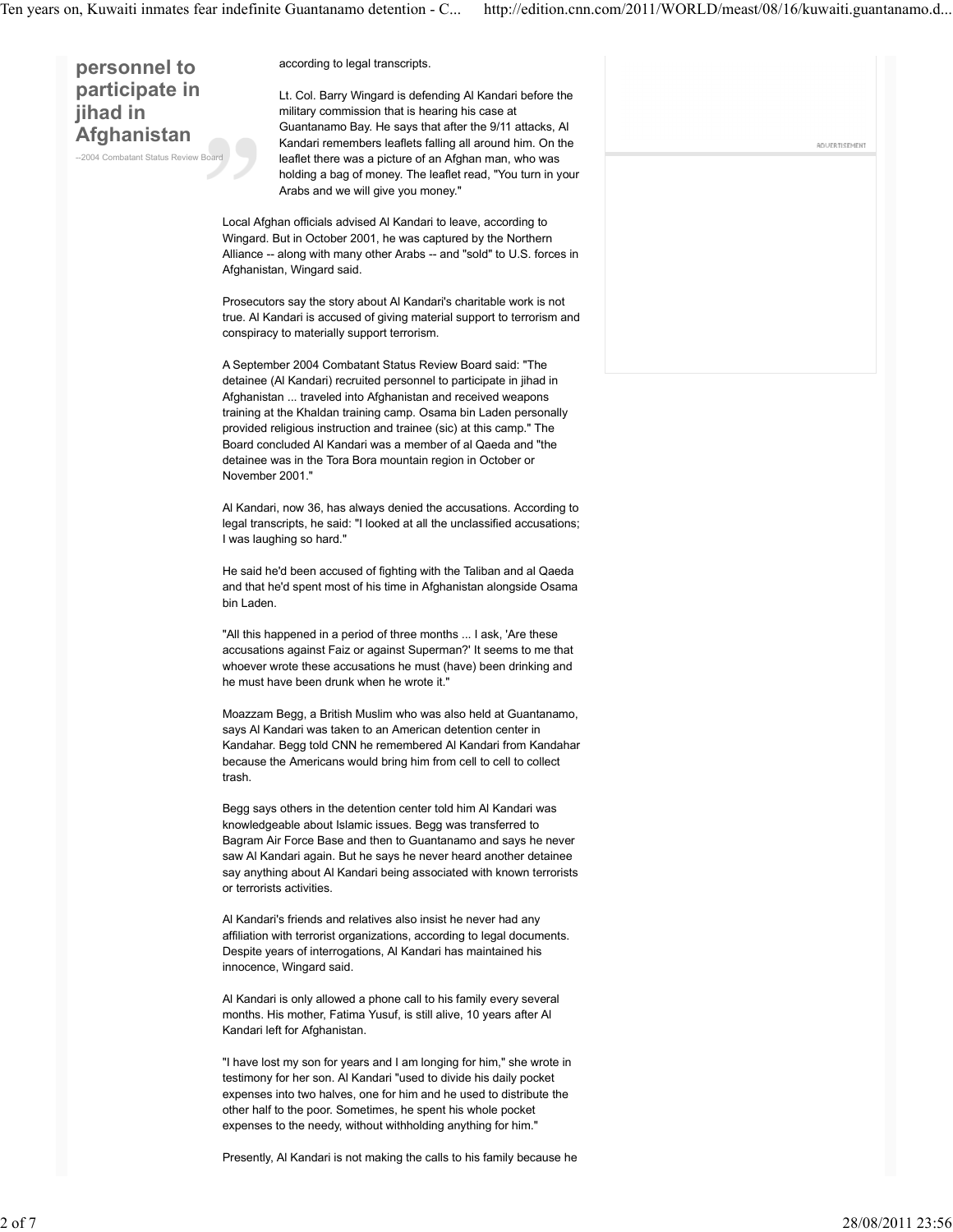has been locked in solitary confinement for going on a hunger strike after his personal belongings, including his mail, was taken, according to his Wingard, his lawyer.

Al Kandari is one of two remaining Kuwaiti detainees. Ten Kuwaiti detainees have been released from Guantanamo.

At its peak, Guantanamo held at least 779 men. But over the years some 600 men have been sent to their country of origin or to a country willing to take them. There are now fewer than 200 held at the facility. Some are likely to be released, but in March, U.S. President Barack Obama signed an executive order that allows for "indefinite detention" with periodic reviews for dozens of detainees. The Obama administration also announced that military commission trials against other detainees will resume. President Obama had previously signed an executive order in 2009 promising to close the detention facility within a year.

Al Kandari, his lawyers believe, is likely to be indefinitely detained. "Forty-eight unfortunate souls in Guantanamo Bay will never get a trial, will be presumed guilty and will die in Guantanamo without ever having stepped into a courtroom," Wingard said. Al Kandari has an appeal before the Court of Appeals for the D.C. Circuit, but David Cynamon, the lead attorney for the Kuwaiti detainees at Guantanamo Bay Prison, believes that the court is a "black hole" for the detainees.

Earlier this year, the U.S. Supreme Court rejected an appeal from another Kuwaiti -- Fawzi Al Odah -- challenging his indefinite detention. Al Odah, who Cynamon represents, also claims he was traveling to the Pakistan-Afghanistan region in 2001 to teach and for charity work.

According to Al Odah's combatant status review board in 2004, Al Odah was associated with al Qaeda and the Taliban. Additionally, "The detainee admits carrying an AK-47 through the Tora Bora mountains for 10 to 11 days during the U.S. air campaign in that region."

## **I looked at all the unclassified accusations (against me and) I was laughing so hard**

--Fayiz Mohammed Ahmed Al K Guantanamo Bay inmate

Al Odah, now 34, has maintained his innocence throughout his detention. His father Khalid Al Odah told CNN that he was carrying a weapon when he was detained, but only for for self defense.

The difficulty with the Guantanamo cases is the government relies on hearsay, Cynamon said. There is no way of "testing the truthfulness of the people making the allegations."

According to diplomatic cables from the U.S. Embassy in 2009, published by WikiLeaks, the U.S. Ambassador in Kuwait dismissed the Kuwaiti detainees "as nasty, unrepentant individuals" and added: "Kuwait's record had been tarnished by the example of former GTMO detainee al-Ajmi, who'd allegedly (blew) himself up in Mosul following his release to the Kuwaiti authorities."

Kuwait's Minister of Interior Sheikh Jaber al-Khalid Al Sabah noted according to the same cable: "We are not Saudi Arabia; we cannot isolate these people in desert camps or somewhere on an island. We cannot compel them to stay. If they are rotten, they are rotten and the best thing to do is get rid of them. You picked them up in Afghanistan; you should drop them off in Afghanistan, in the middle of the war zone."

Adel Abdul Hadi, one of Al Kandari's defense lawyers, said of Sheikh al Sabah's comments: "Those charged with having Fayiz (Al Kandari) and Fawzi (Al Odah) returned were actually suggesting they be murdered instead (of) being returned to Kuwait."

The nine other Kuwaiti detainees who have been repatriated to